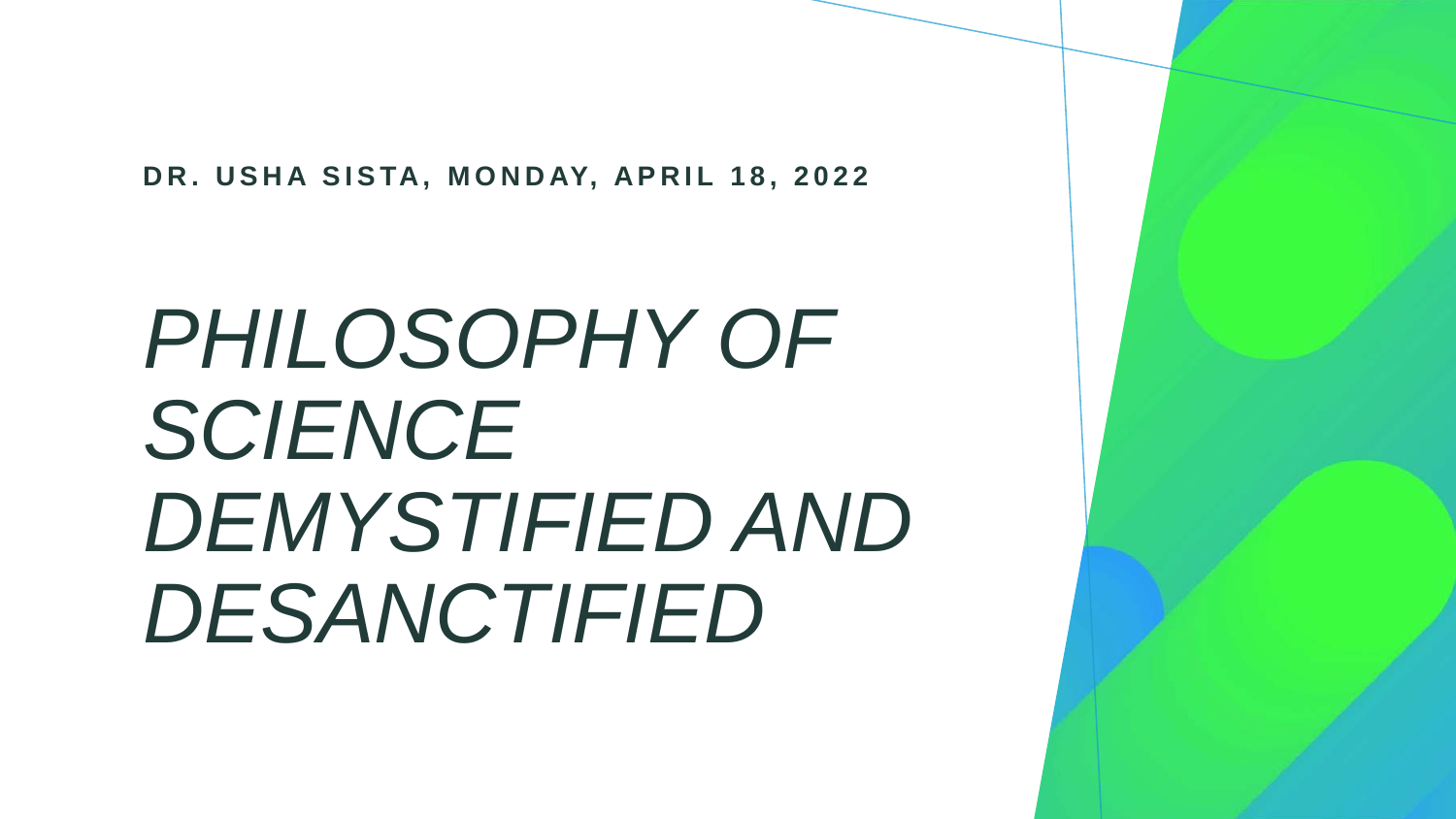## *MOUTON'S 'THREE WORLDS' MODEL*

Mouton's 1996 text, Understanding Social Research, offers a helpful starting point in the form of a 'three worlds' model of human inquiry.

The model distinguishes between the different rules, practices, role expectations, and sets of skills and competencies associated with three different realms of knowledge production.

Each of the three realms comprises

- a unique form of knowledge and
- a corresponding epistemic interest, i.e., a purpose, goal, or function of knowledge creation.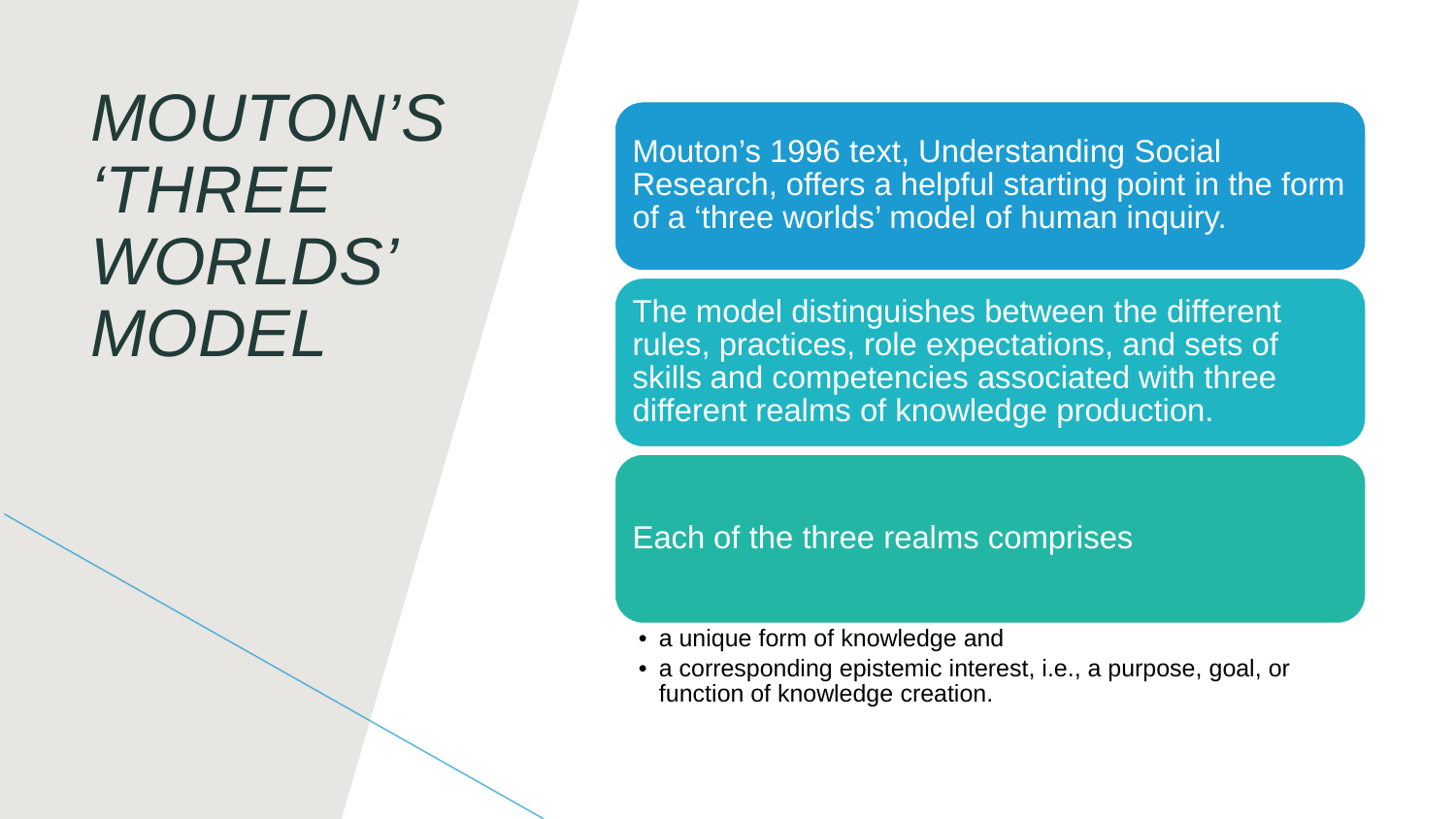## *WORLD 1: EVERYDAY LIFE AND LAY KNOWLEDGE*

Peoples' routine engagements with learning, experience, and self-reflection contribute to stocks of problem-solving knowledge directed at coping with daily tasks and challenges (p. 8).

World 1 consists of the objects of everyday life: individual human beings; groups; social practices; institutions; and the elements of our physical surroundings — in other words, the 'stuff' we typically consider to make up reality (p. 10).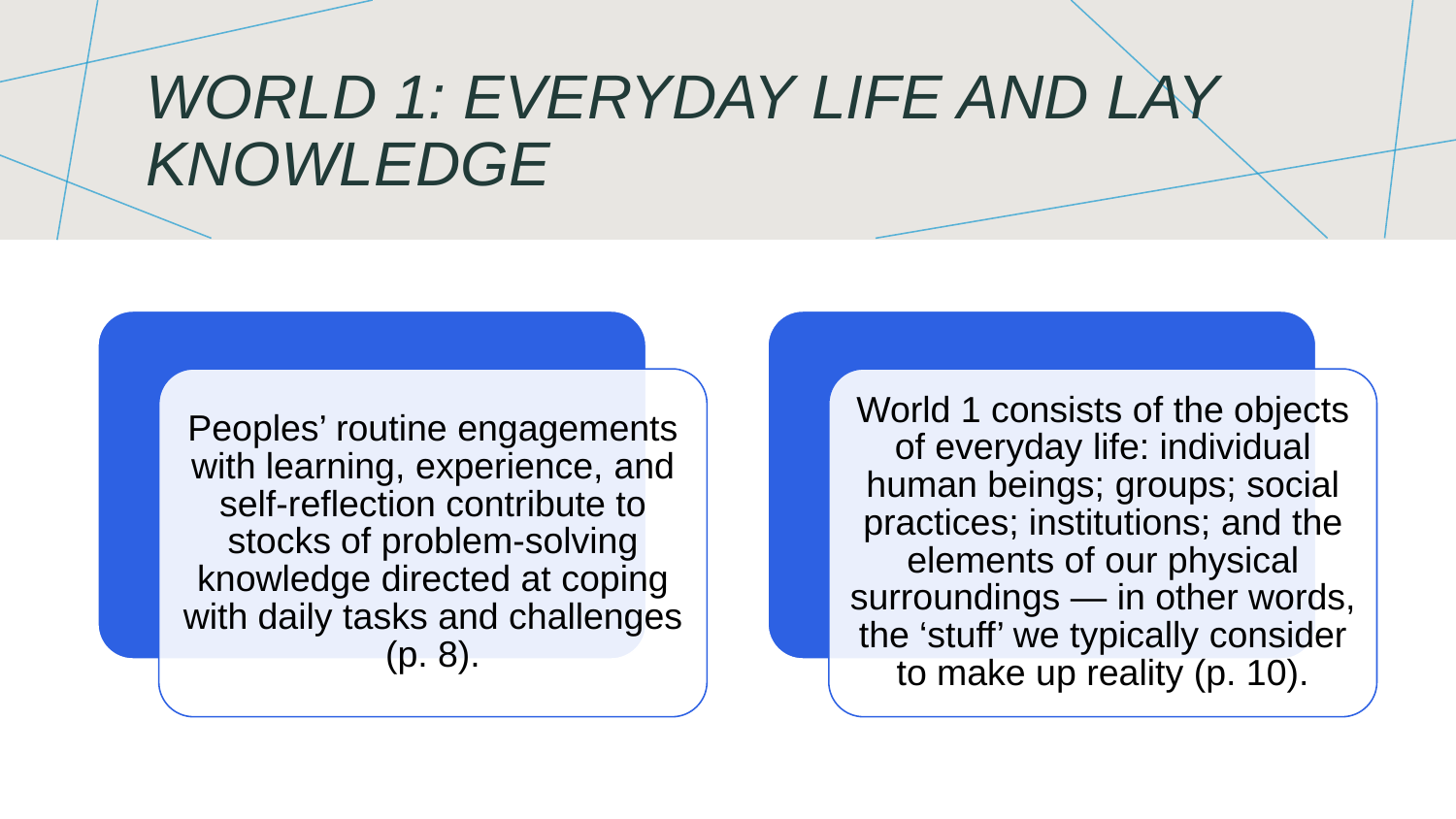### *WORLD 2: SCIENCE AND TRUTH*





HERE, THE PHENOMENA OF WORLD 1 (I.E., EVERYDAY LIFE) ARE TRANSFORMED INTO OBJECTS FOR SYSTEMATIC AND RIGOROUS STUDY, I.E., INTO SCIENTIFIC OBJECTS OF INVESTIGATION (PP. 8–9).

THE MOTIVATING EPISTEMIC INTEREST HERE IS THE DESIRE TO PRODUCE A TRUTHFUL UNDERSTANDING OF THE OPERATIONS OF THE NATURAL AND SOCIAL WORLDS (PP. 8–9).

WORLD 2 COMPRISES: THE ACADEMIC DISCIPLINES OF THE SOCIAL, HUMAN, AND NATURAL SCIENCES (CRIMINOLOGY, PSYCHOLOGY, SOCIOLOGY, ETC.); DIFFERENT METHODS FOR INVESTIGATION (E.G., QUALITATIVE VERSUS QUANTITATIVE TECHNIQUES); SCIENTIFIC HYPOTHESES, MODELS, AND THEORIES; AND ALL THE OBJECTS OF WORLD 1 (P. 10).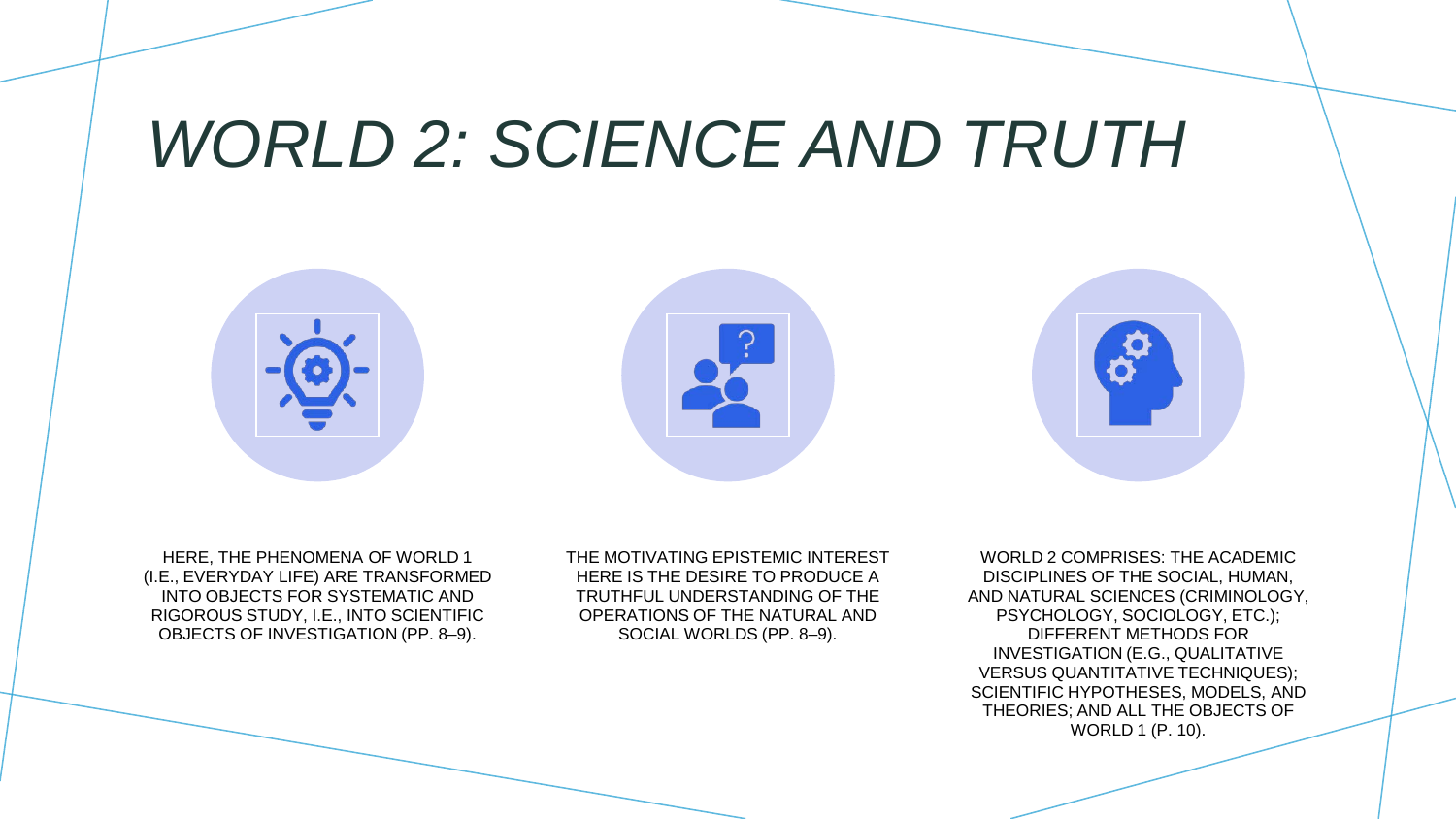### *WORLD 3: PHILOSOPHY OF SCIENCE (METASCIENCE) AND CRITICAL/REFLECTIVE INQUIRY*

HERE, THE PHENOMENA OF WORLD 2 (I.E., SCIENCE) ARE EXPLICITLY TRANSFORMED INTO OBJECTS OF REFLECTIVE INQUIRY DRIVEN BY A CRITICAL INTEREST, I.E., BY "[THE] AIM TO CRITICISE, DISSECT, DECONSTRUCT OR ANALYSE WHAT SCIENTISTS DO TOWARD THE ULTIMATE IMPROVEMENT OF SCIENCE [ITSELF]" (P. 9).

WORLD 3 CONTAINS: ACADEMIC DISCIPLINES LIKE THE PHILOSOPHY OF SCIENCE, THE SOCIOLOGY OF KNOWLEDGE, AND THE HISTORY OF SCIENCE; DIVERSE METHODOLOGIES BROADLY GUIDING SCIENTIFIC INQUIRY (E.G., POSITIVISM VERSUS INTERPRETIVISM VERSUS CRITICAL REALISM); AND ALL THE OBJECTS OF WORLD 2 (P. 10).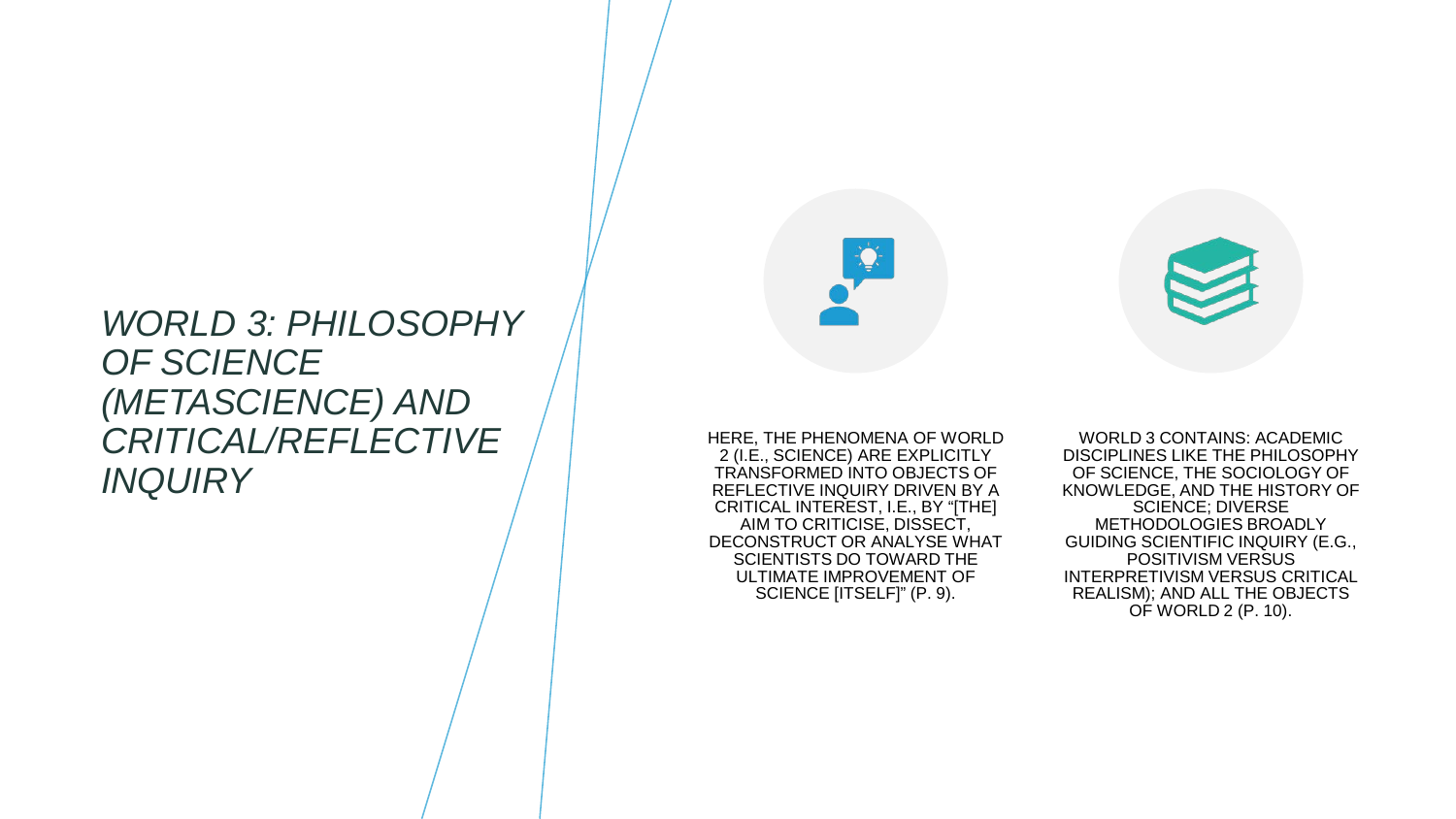# *SUMMARY*

- How can Jane Doe successfully apply for a new job?  $\rightarrow$  World 1 (coping with everyday problems)
- How can scientists demonstrate a new medication is safe enough for human consumption?  $\rightarrow$  World 2 (empirical scientific study)
- How can scientists or philosophers make sense of what science and scientists as a whole do or should do?  $\rightarrow$  World 3 (investigation into science as such).

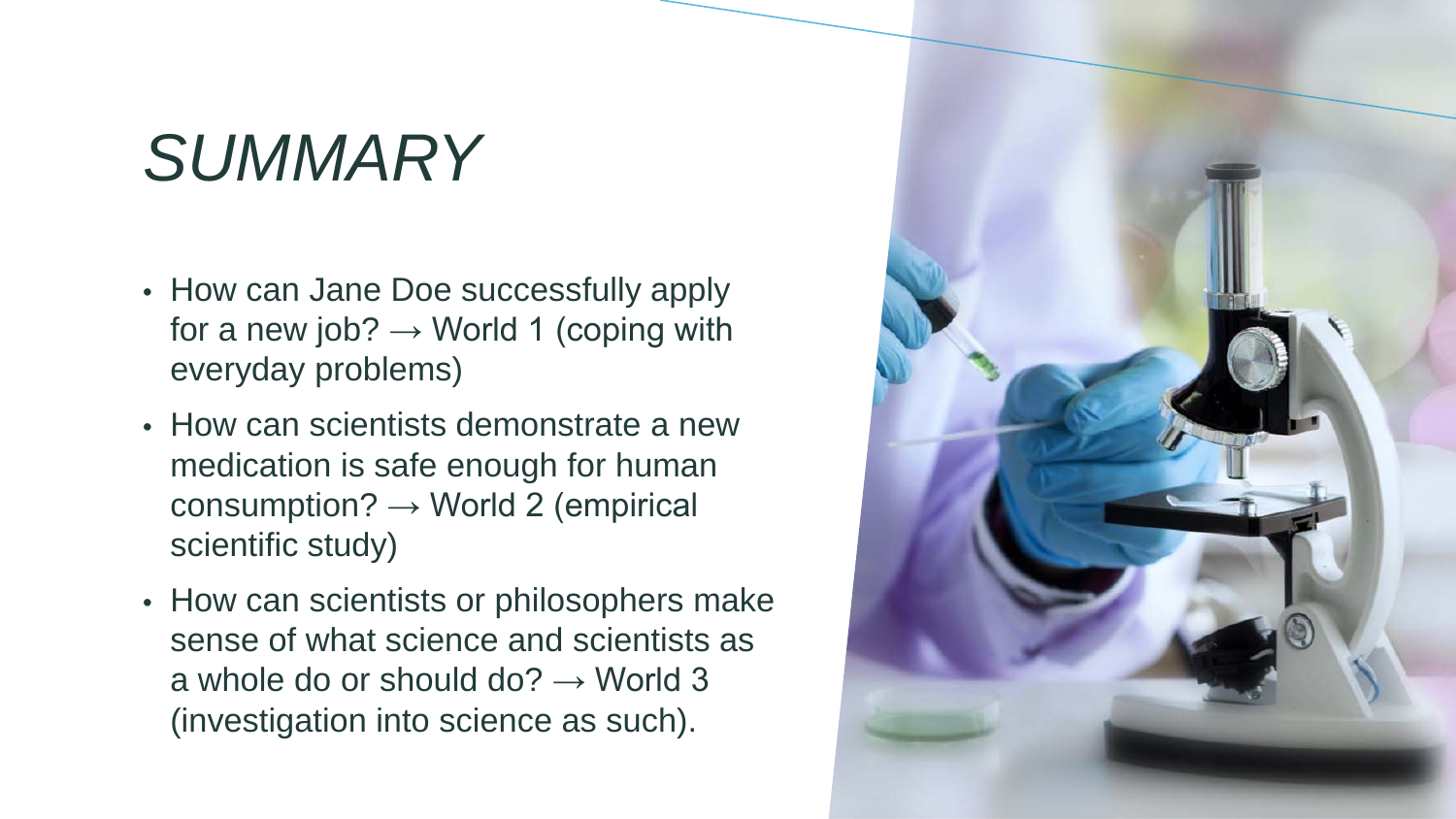## *MEANING, PRACTICE, AND PURPOSE OF 'SCIENCE'*



The philosophy of science is concerned with the very *definition* of 'science'— with what science is, what scientists should try to accomplish, and how science operates both in theory and in practice.



In other words, the philosophy of science — the study of science as such — seeks to:

**Establish which problems (puzzles, questions, etc.) scientists can legitimately treat as** *scientific* **problems Establish which forms of reasoning, concepts, and methodological instruments scientists can legitimately use to investigate such problems**.



When we're talking about the *results of a particular study*, we're in the realm of science.



When we're talking about the *general parameters according to which the results of any scientific study* (or, indeed, the theories that a study uses) *can be judged* as either accurate and defensible or flawed and unjustifiable, we're in the realm of metascience.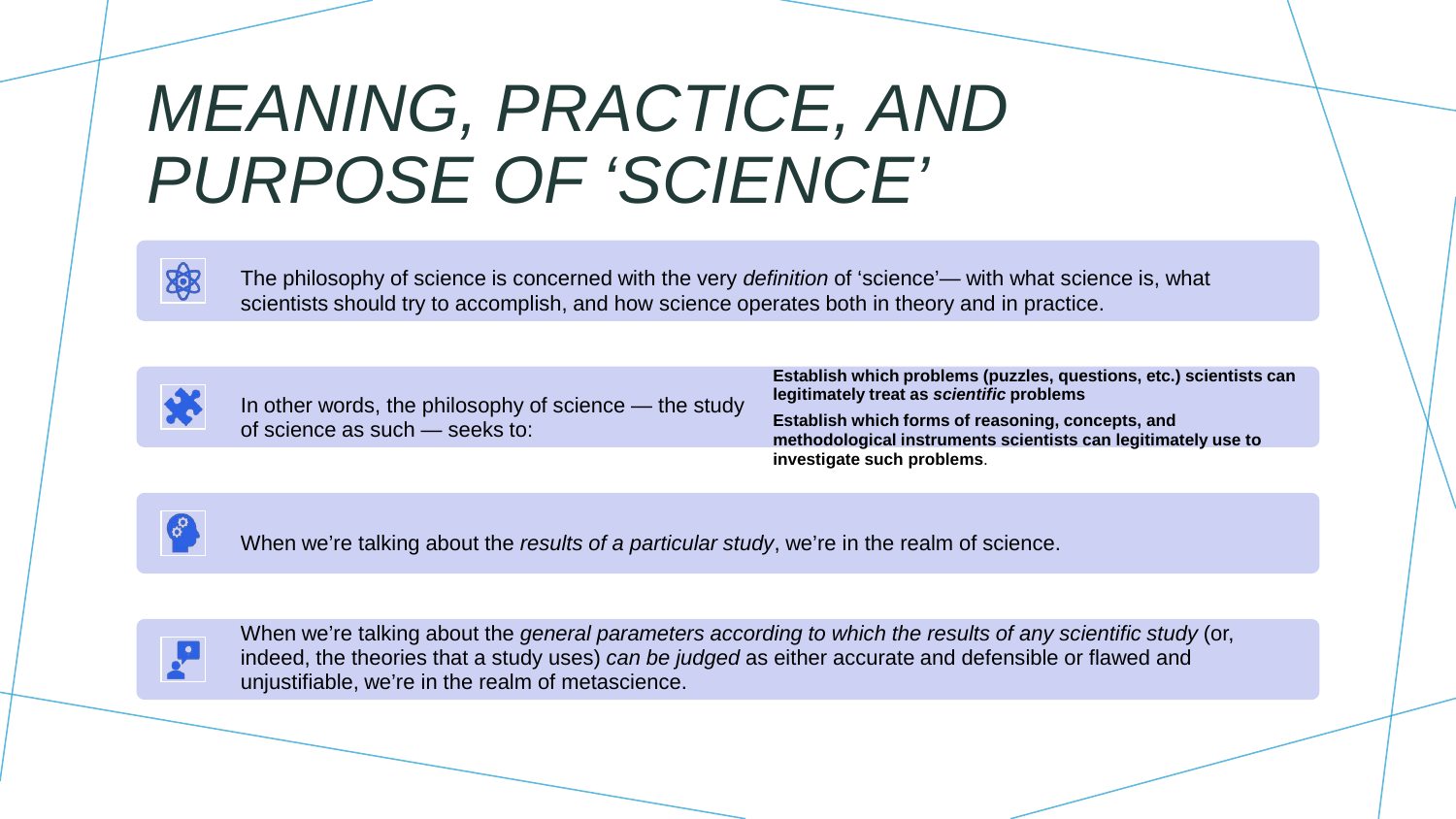*ONTOLOGY AND EPISTEMOLOGY: THE TWO FOUNDATIONS OF METASCIENCE*

- First, here are a couple of simple descriptions:
	- 'Ontology' is the study of what exists; it's concerned with 'stuff'.
	- 'Epistemology' is the study of what (and how) we can know about what exists; it's concerned with the production and limits of human knowledge.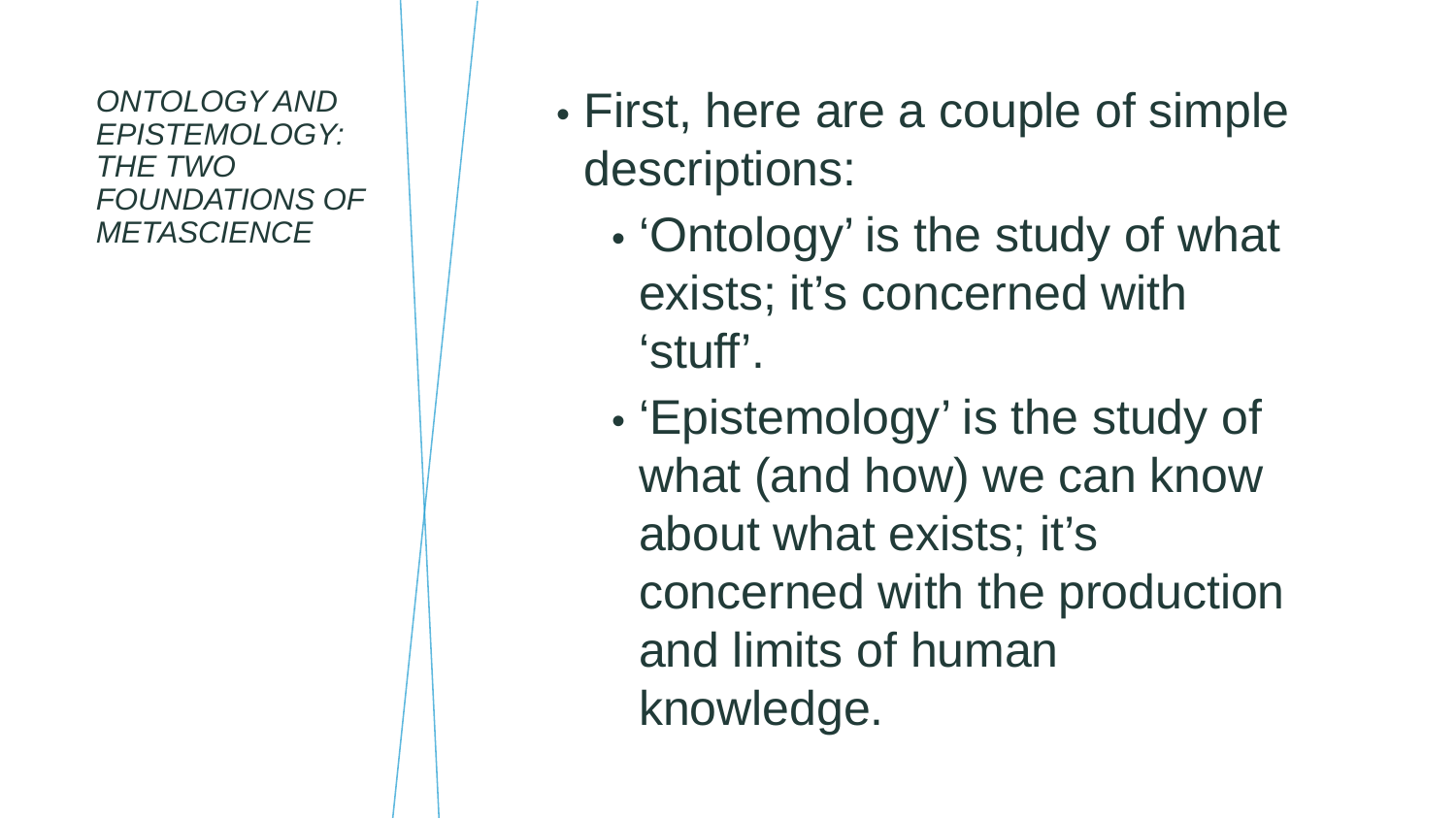### *ONTOLOGY* Ontological theories try to offer ways of



analyzing that which *is* (that which exists), the nature of (different forms of) *reality*, and the kinds and numbers of *relations* that persist between extant entities.



#### Ontology asks:

*What is reality made of? How is reality structured?*

*What sorts of things can scientists investigate?*

*What types of associations exist amongst and between objects?*



Whenever a scientist or philosopher expresses judgments about the nature of a thing to be explained, they're engaged in ontological examination.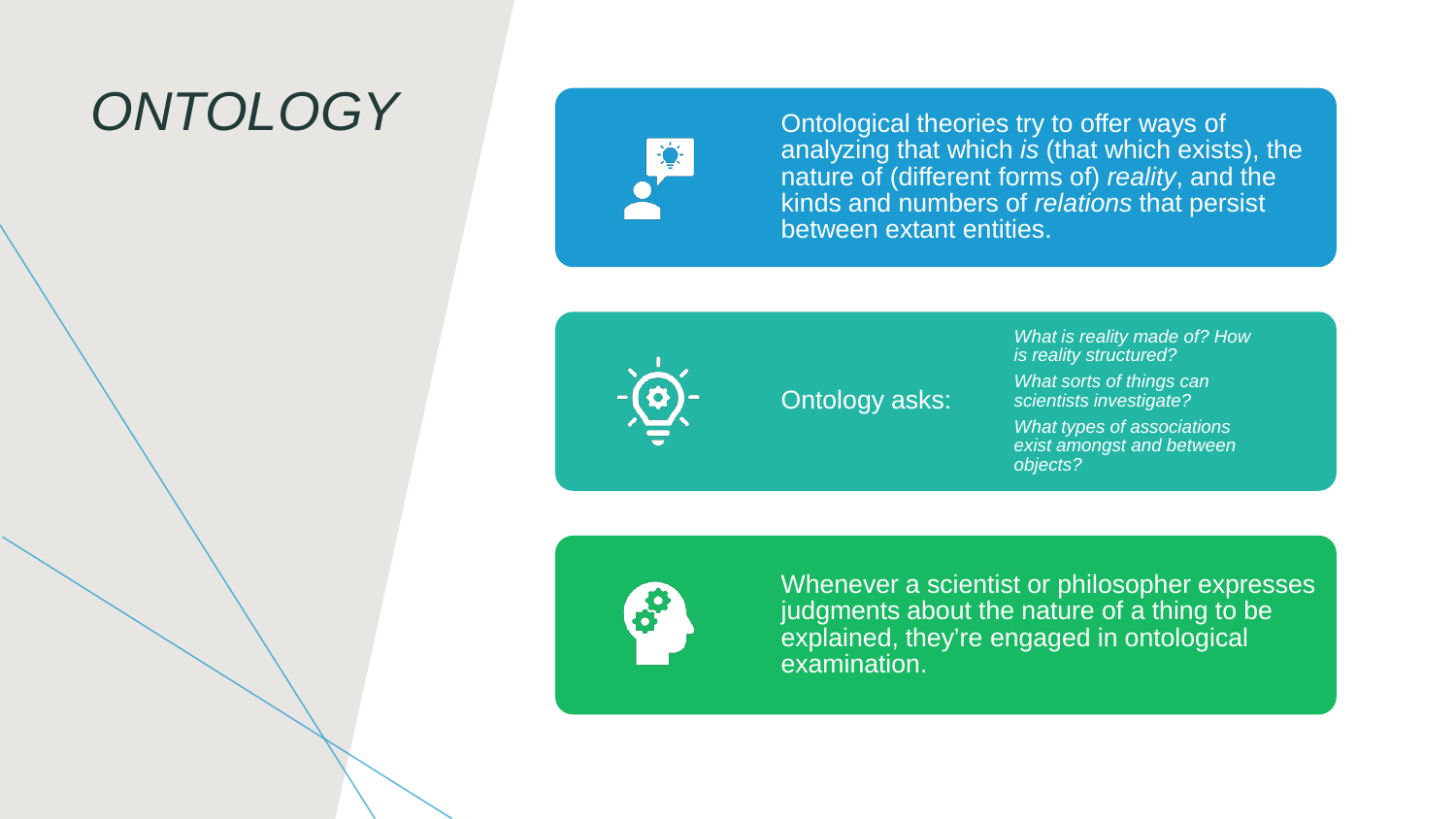### *EPISTEMOLOGY*



#### **Epistemology asks:**

What is knowledge? How, if at all, is knowledge different from mere information and/or from understanding/comprehension?

Are there differences between efforts to produce explanations of causal mechanisms on the one hand and interpretive understanding of meaning on the other? If so, what are these differences?

How can scientists employ techniques modes of logic, methodological instruments — in order to effectively come to know something?



**Whenever a scientist or philosopher endeavours to outline or assess the procedures through which some object or process can become known, they're involved in an epistemological pursuit.**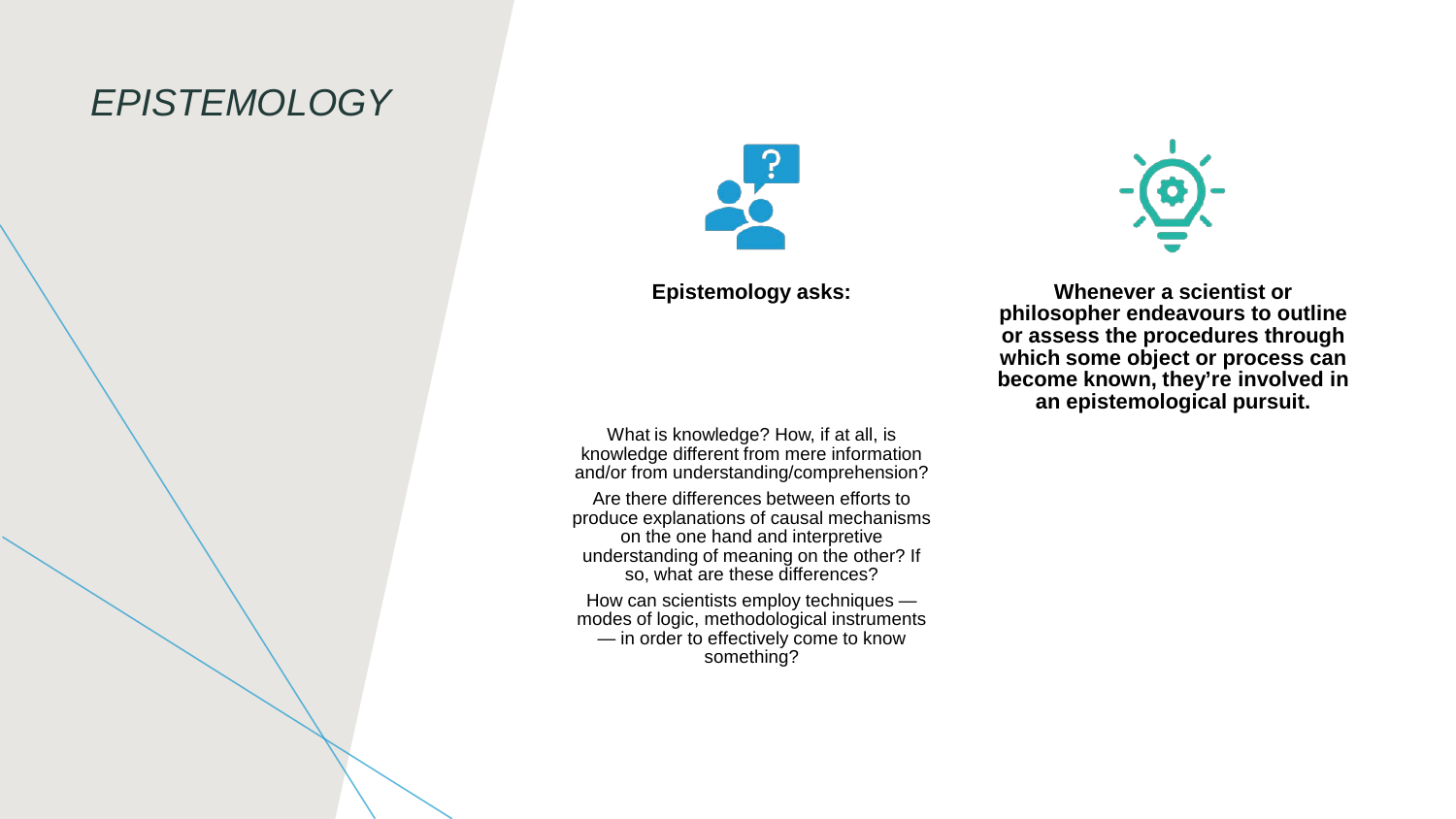### *IMPORTANCE OF ONTOLOGY*

Although they're not always overtly framed as such, many scientific questions, debates, and puzzles are ultimately rooted in efforts to examine and to make sense of the nature of reality and of the objects and processes within it.

In other words, **ontological problems rest at the heart of science**.

On one level, this is readily apparent.

After all, scientists are constantly trying to explain the 'stuff' they investigate:

- Physicists aim to uncover the nature of matter.
- Neuroscientists endeavour to explain how the brain works.
- Sociologists try to discover the structures and untangle the influence of social relations, social interaction, and elements of culture.

On a deeper level, science *isn't* just about designing and carrying out hyperspecialized, concrete empirical studies in an effort to 'build up' knowledge over time.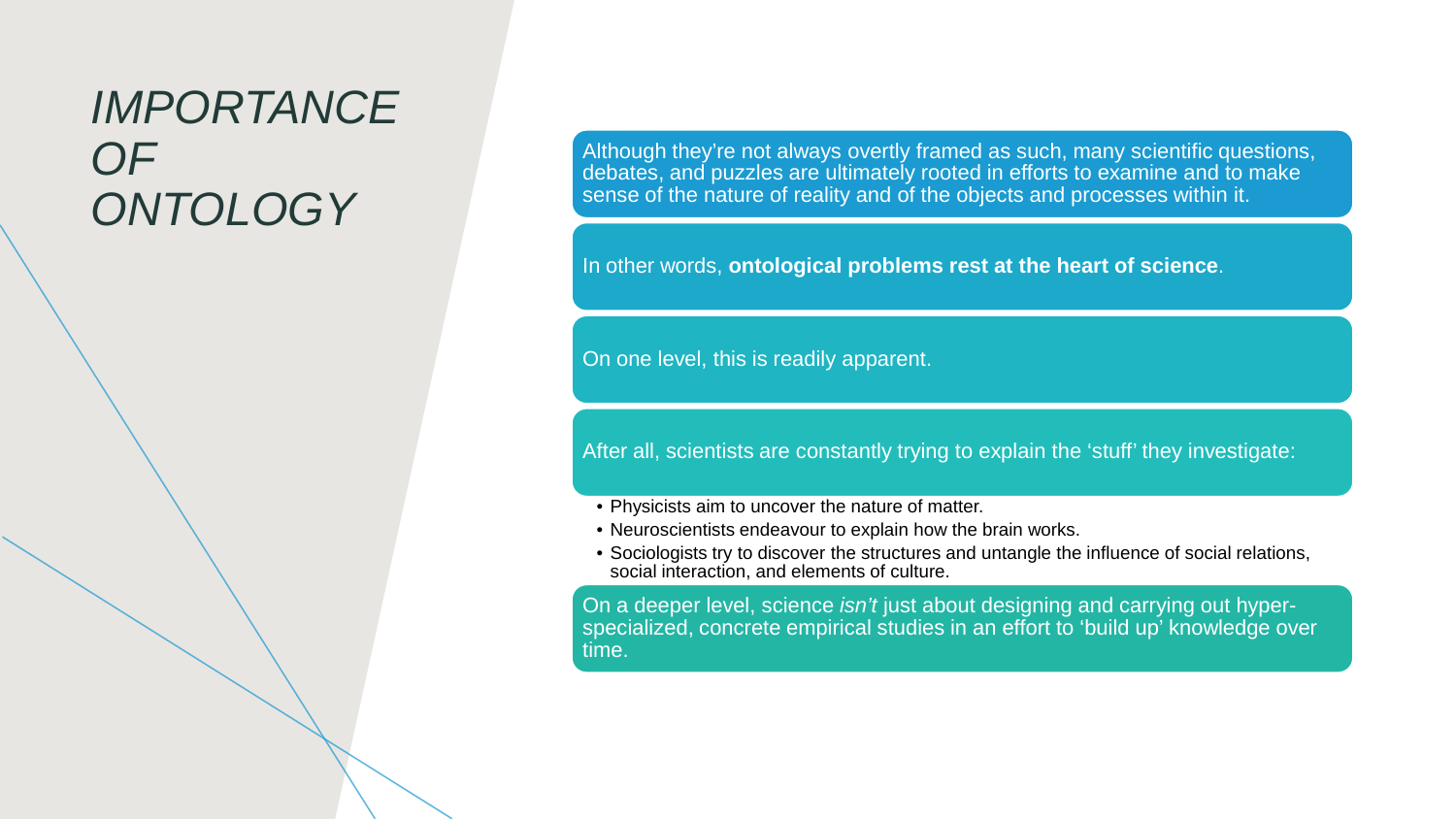*STRATIFIED VERSUS 'FLAT' MODELS OF REALITY*

A 'flat' ontology

A 'depth' or 'stratified' ontology.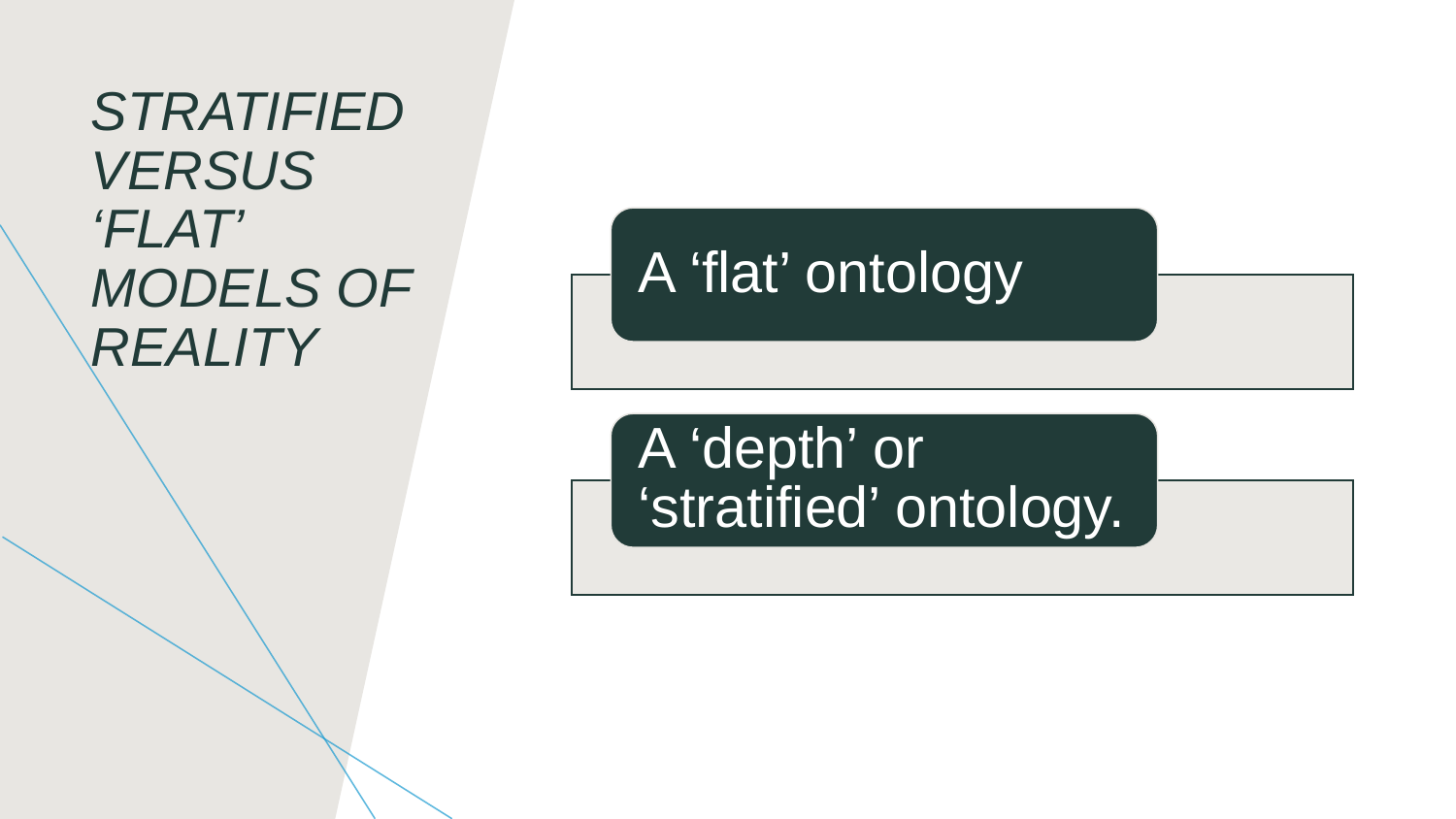# *A FLAT*  • Is the defining ontology of mainstream science<br>• Suggests all of reality exists on one main 'level

- 
- Suggests all of reality exists on one main 'level'
- Treats what can be measured as equivalent to both what exists and what is scientific.
- Within a flat ontology, different dimensions of reality are recognized, but, ultimately, everything is understood to exist on the same 'plane'.
- The most common way in which scientists (implicitly) advocate for a flat ontology is by insisting that what exists is synonymous with what can be measured.
- If something can't be measured, it isn't real; and it isn't real because it can't be transformed into an object of scientific investigation, which produces scientific knowledge.
- On this view, there is nothing beyond the empirical world with which science is rightly concerned; 'metaphysical' discussions of unobservable entities or processes simply don't belong in science (Keat and Urry, 1975, p. 82).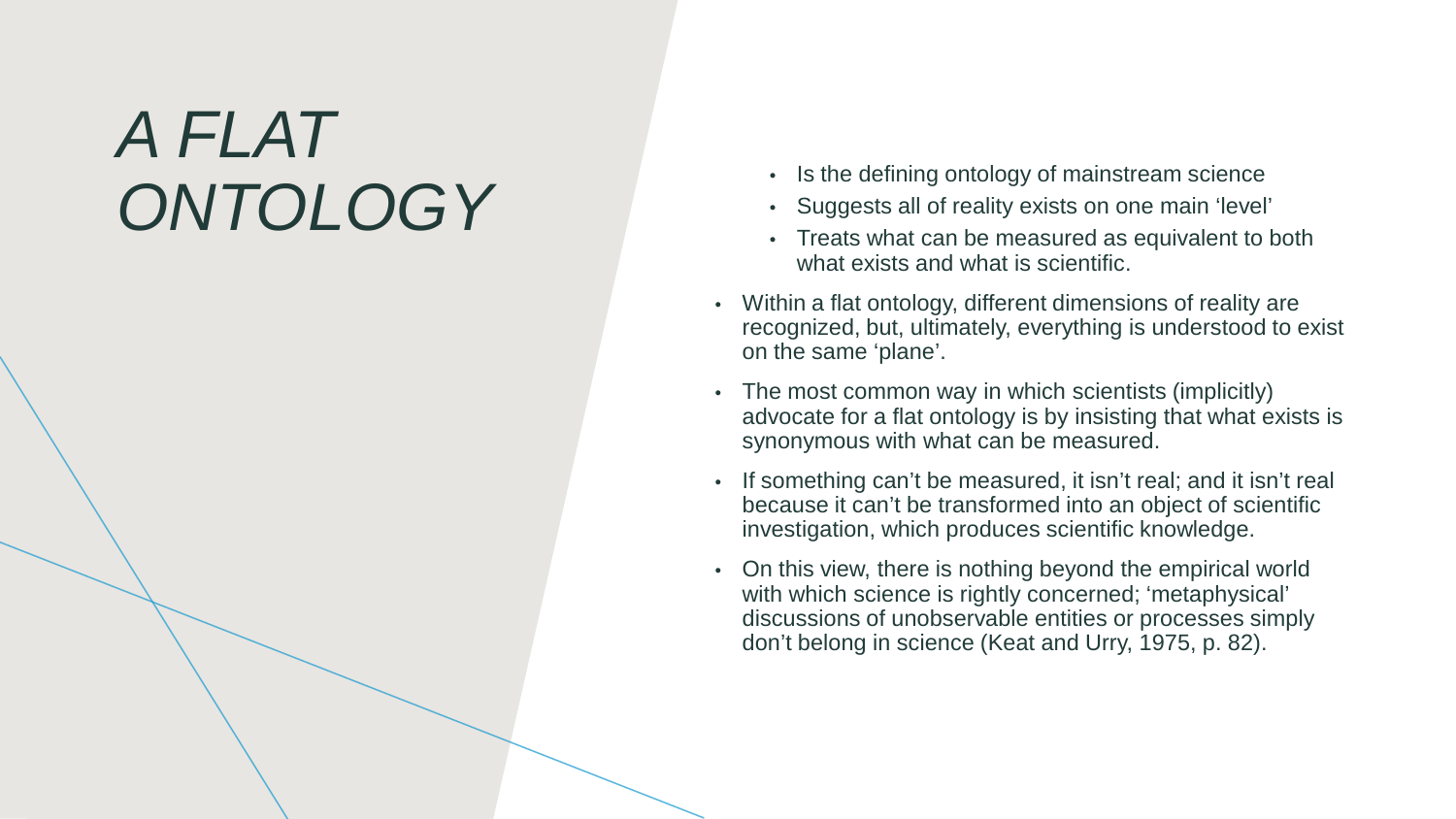### *EMPIRICISM*

Empiricism, which is not the same thing as 'empirical', is the notion that:

- "[A]nything worth knowing…must be apprehendable to our senses" (Rigakos and Frauley, 2011, p. 243)
- "[S]ense-perception exhausts the possible objects of knowledge" (Bhaskar, 1986, p. 230).

The problem with empiricism, however, is that acceptance of a flat ontology necessarily leads to incomplete and fractured scientific investigation and analysis:

- "[T]hat which is in fact real is greater than what human beings might be able to directly experience, including processes that have a hand in the emergence of actually existing things. Criminologists, for example, frequently speak of 'power relations'. These are not directly observable, but the effects of domination and subordination, wage inequality, preferential treatment, racism, and the like are experienced. We might suggest that these are embodied forms of relations of power.
- Analyzing the emergence of inequalities rather than the experience of inequalities themselves would take us beyond the realm of the empirical[.] … This is important as the things that are of concern to…scientists are not necessarily captured, revealed, or exhausted by our experiences (including our observations)" (Rigakos and Frauley, 2011, p. 247).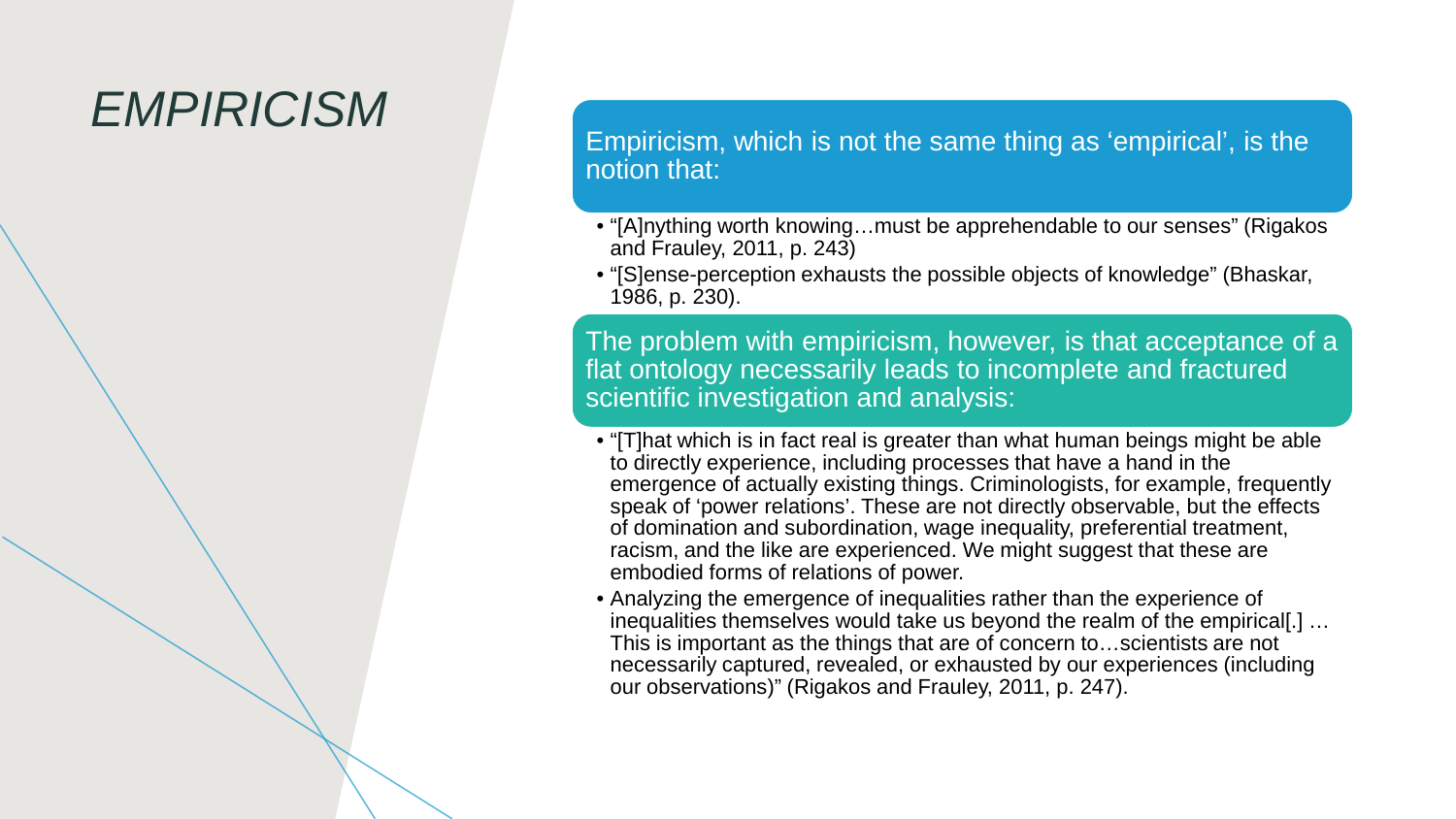# *A STRATIFIED ONTOLOGY*

- Is the defining ontology of critical realist science (i.e., a 'third way' of doing science that distinguishes itself from positivism and interpretivism)
- Suggests reality exists across three analytically distinct 'levels'
- Argues what exists goes well beyond what is observable or measurable.
- The critical realist depth ontology comprises 1) the *empirical* 2) the *actual* and 3) the *real*.
- The 'empirical' is the realm of **experience** wherein we interact with our physical surroundings and other living beings.
- The 'actual' is the domain of **realized potentiality**, i.e., the world in which all events occur, regardless of whether people witness such events.
- The 'real' is the realm of **potentiality**; it's where 'mechanisms' — the 'powers' that cause objects to act or to be acted upon — exist ([Collier,](https://amzn.to/2XllWv4) 1994, p. 43; [Rigakos and](https://www.researchgate.net/publication/291830089_The_Promise_of_Critical_Realism_Toward_a_Post-Empiricist_Criminology)  [Frauley](https://www.researchgate.net/publication/291830089_The_Promise_of_Critical_Realism_Toward_a_Post-Empiricist_Criminology), 2011, p. 249).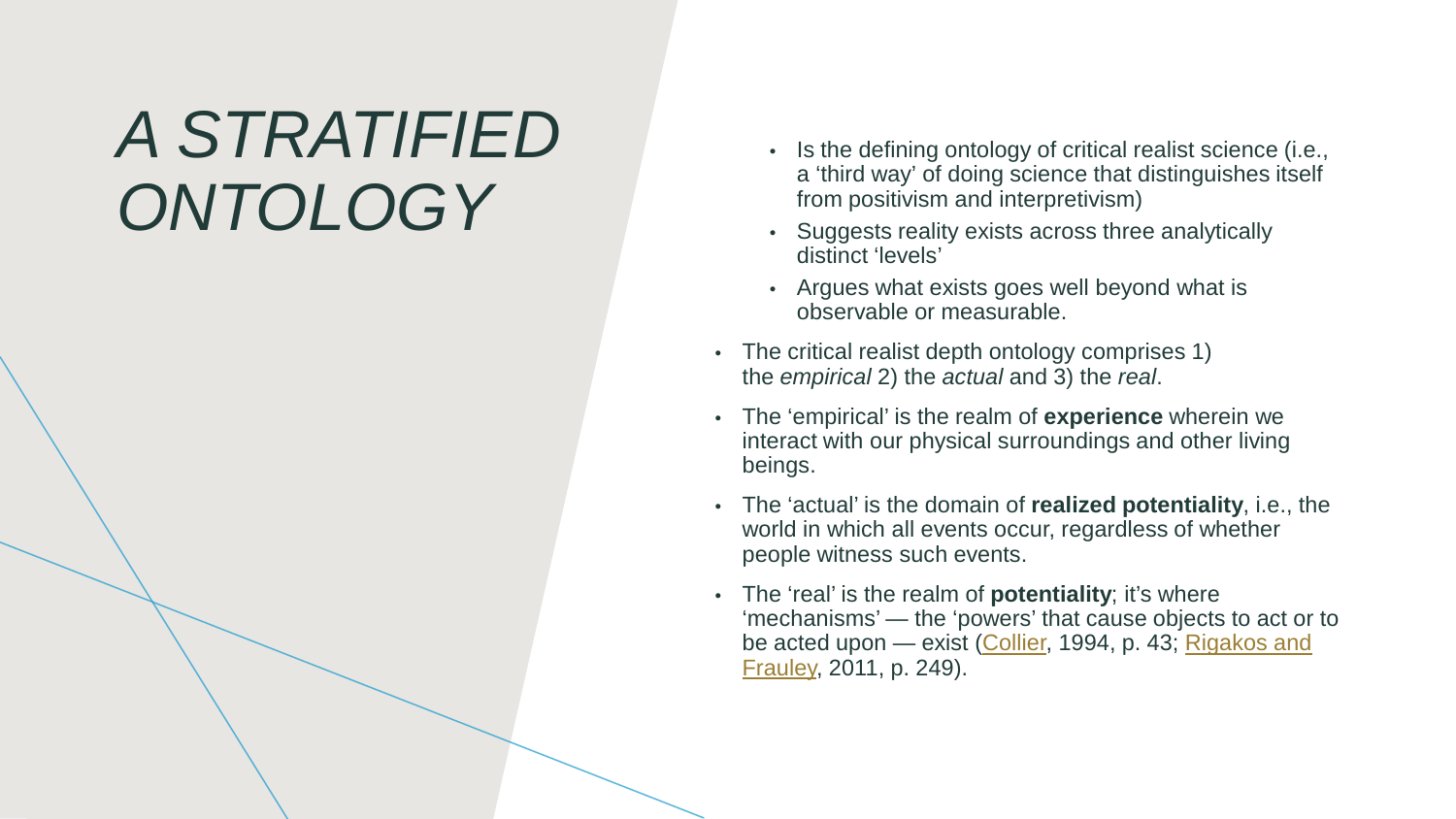

# *AN EXAMPLE*

- As a practical example, in a hockey game:
	- The empirical is where the referee observes Player A slash Player B, and the referee issues Player A a penalty — *the slash occurred and the ref experienced it.*
	- The actual is where Player A slashes Player B, but the referee doesn't see the slash and thus doesn't call a penalty — *the slash occurred, but the ref didn't experience it.*
	- The real is where Player A possesses the capacity (the power) to slash Player B, but this capacity hasn't been actualized yet — *a slash could occur but it hasn't yet and, obviously, the ref hasn't experienced it.*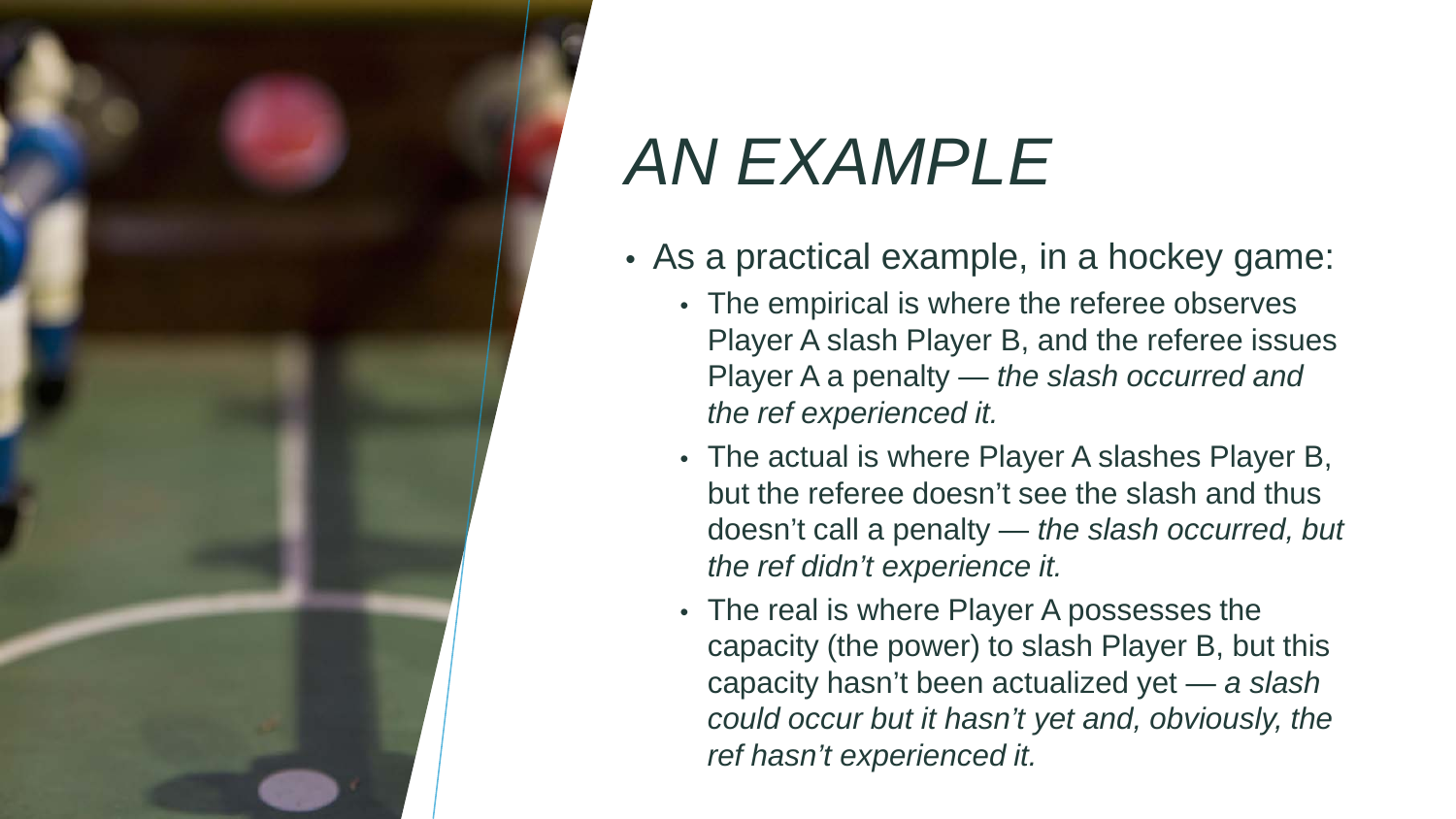### *MYTH OF THE 'SCIENTIFIC METHOD'*

*"What [many scientists] have done…is to embrace one [particular] philosophy of science[,] which they now suppose to be The Scientific Method. This model of research is largely an epistemological construction; within the social sciences, its most decisive result has been a sort of methodological inhibition. By this I mean that the kinds of problems that will be taken up and the way in which they are formulated are quite severely limited by The Scientific Method. …*

*The Scientific Method that is projected [today] did not grow out of…what are generally and correctly taken to be the classic lines of social science work. … Those in the grip of the methodological inhibition often refuse to say anything about modern society unless it has been [filtered] through the fine little mill of The Statistical Ritual. … Much of [science]…has become the mere following of a ritual…rather than…a 'commitment to the hard demands of science.'"* [\(Mills](https://amzn.to/2WGFh5L), 1959, pp. 57, 71– 72)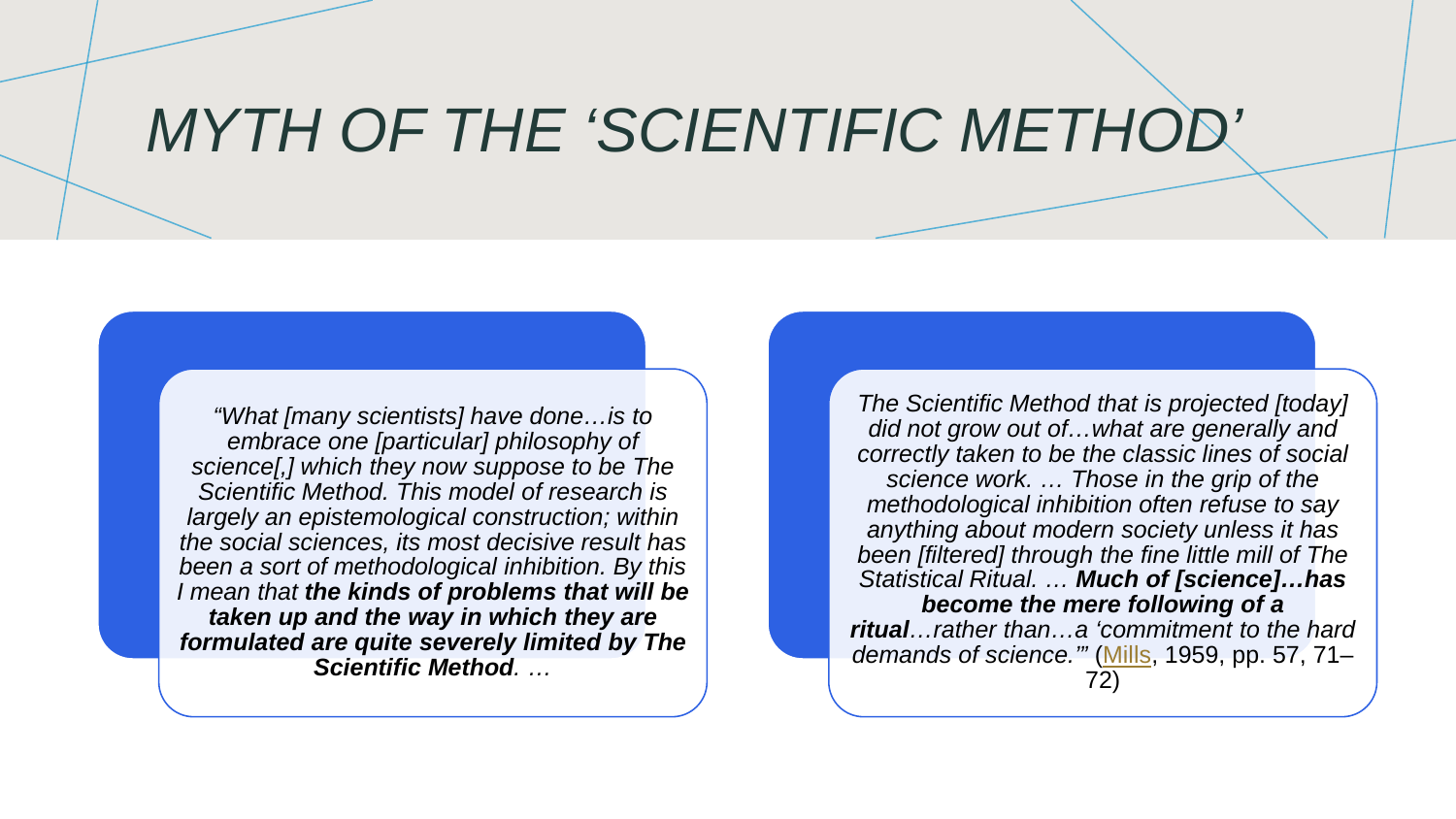#### *THE PROBLEM*

There's only one true method in science — the Scientific Method.

If you want to carry out genuine scientific inquiry and if you want to design, execute, and publish legitimate scientific work, you have no choice but to use the Scientific Method.

The Scientific Method is what differentiates science from nonscience.

If you don't use the Scientific Method — if you don't explicitly commit yourself to tests of 'falsification', 'replicability', and 'threats to internal and external validity' — your work will be pseudoscience at best and rubbish at worst.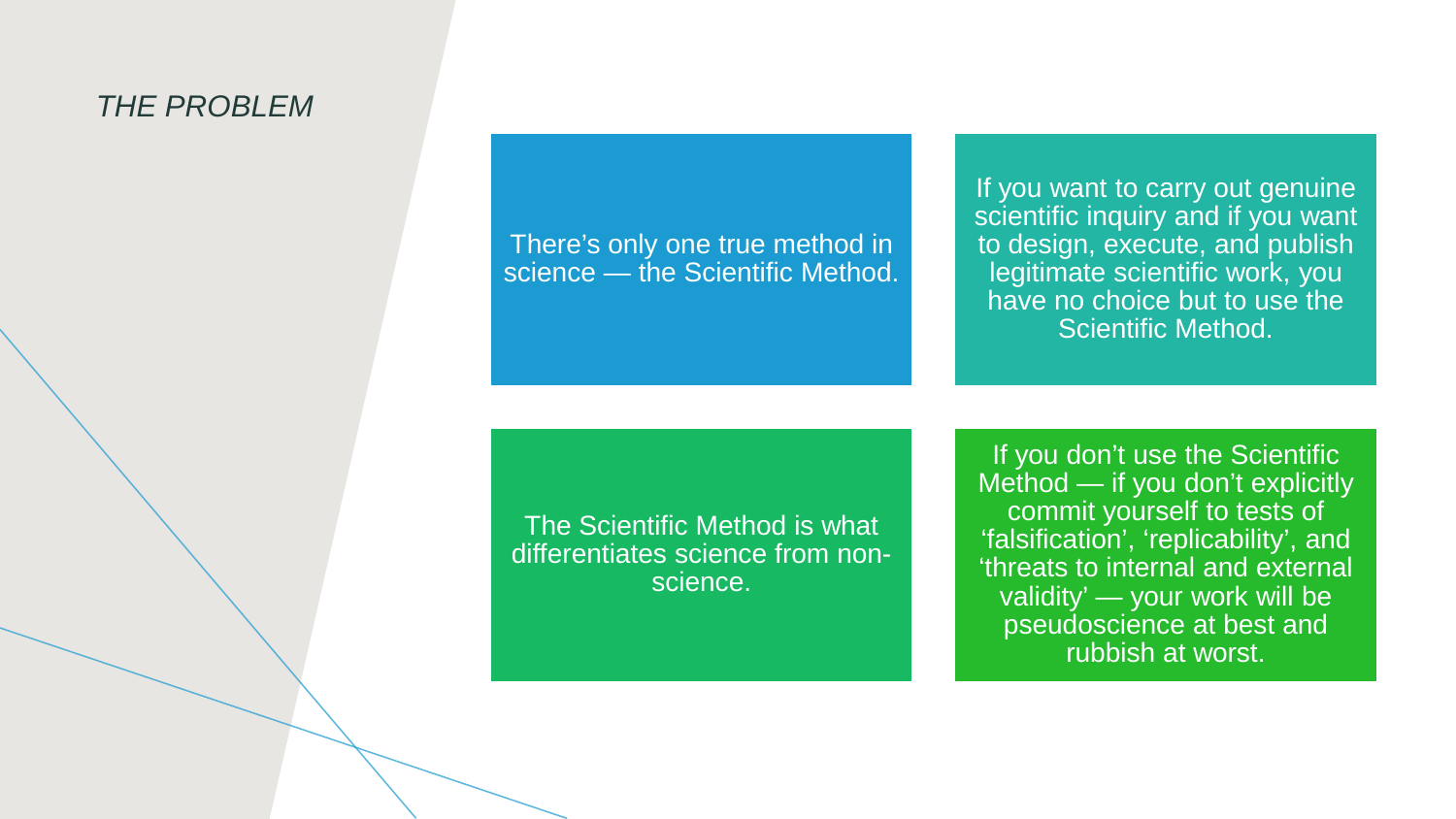# *METHODS VS*

*METHODOLOGIES* **Methods** are technical instruments and processes scientists use to design and practically carry out their studies; they include procedures such as participant observation, interviewing, and content analysis as well as tools like surveys and software used in the coding of qualitative data or the statistical analysis of quantitative data. Methods are one component of a methodology.

> **Methodologies**, otherwise known as 'metatheories' and 'research strategies', are concerned with the "logic of implementing scientific methods in the study of reality" [\(Mouton](https://amzn.to/2WKYd35), 1988, p. 15). Methodologies each distinguish themselves on the basis of ontological assumptions, epistemological principles, modes of inference, use of concepts and theories, and status of the outcomes of research.